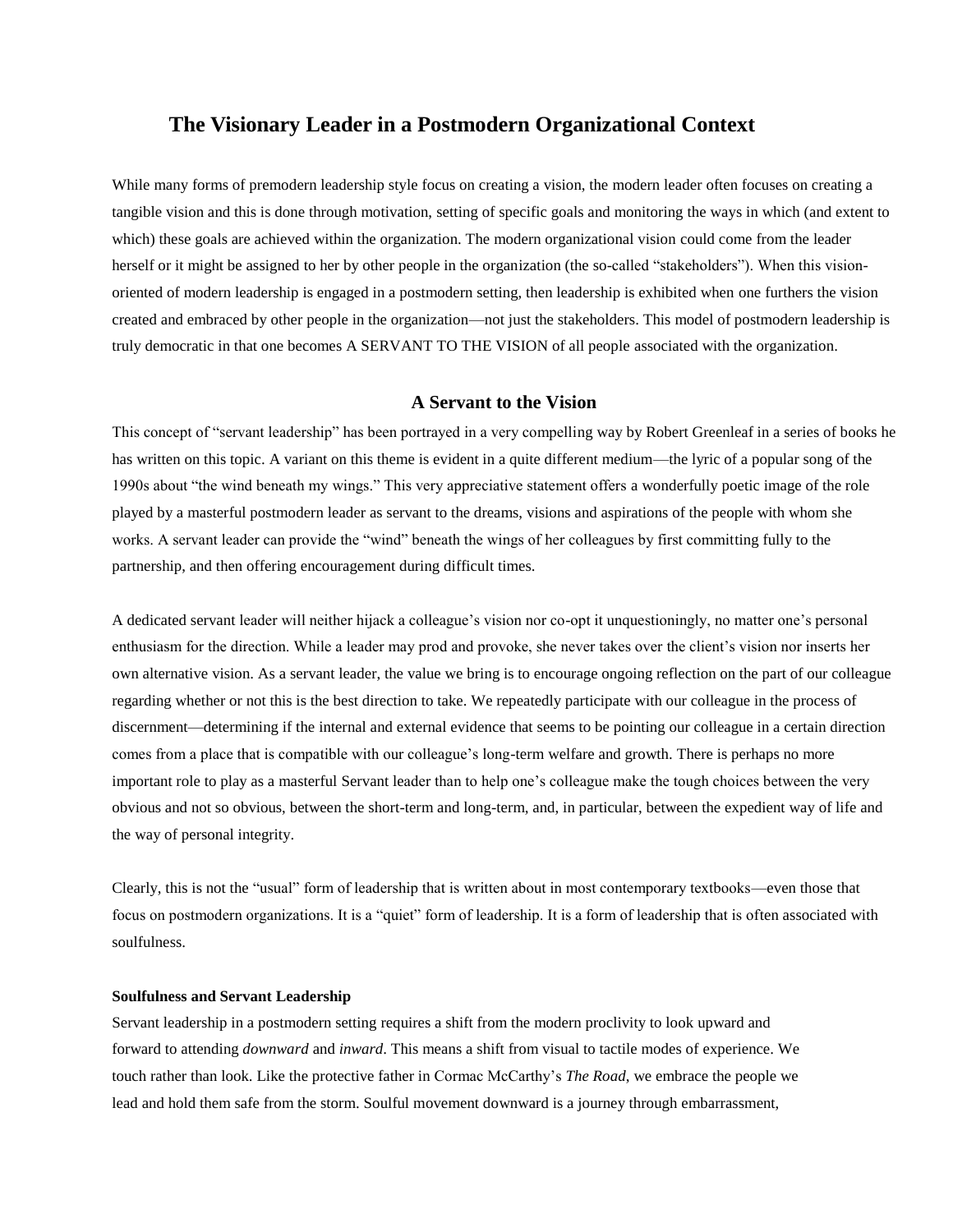narcissistic wounds and loneliness. This contrasts with the journey of the spirit that is filled with inspiration, uplifting motives and great public adventures. We retreat to do soul work rather than leaping up to do spiritual work. In moving to soul work, we take on latrine duty or clean pots. As servant leaders we might even engage in the corporate equivalent to cleaning pots and latrines, namely, filling in the details, cleaning up after an event or handling a messy employee problem. When we are doing soulful servant-oriented leadership our role shifts from master to servant.

A shift from spirited (and motivating) visionary leadership in a modern setting to soulful (and less openly demonstrative) work as a servant leader in a postmodern setting is difficult. We see a graphic and poetic illustration of this difficult transformation in the tale of Don Quixote. Quixote makes something special of the mundane. As an aging man he was not satisfied with the everyday. Hence he looked upward (for spiritual guidance) and backward in time (for historical guidance). He looked back to the age of chivalry and valor—a romantic era that was ending at the time Cervantes wrote his epic tale. Quixote elevates the inn's sluttish serving girl, Aldonza, to a much higher status. She is transformed into the lady of the manor. He also restores her long-lost virginity. Quixote christens her, "Dulcinea." Windmills become foreboding ogres. The barber's bowl is transformed into a knight's helmet. Don Quixote is typical of a man dominated by spiritual forces. He is moved to the spirit ("in-spiration").

We see this dominance of spirit and the compelling nature of spirit enacted with particular force in the musical form of "The Man of La Mancha." Don Quixote asks others to "dream the impossible dream." Like Robert Kennedy, Quixote asks "Why not?" rather than asking "Why?" Like his older brother John, Robert Kennedy was assassinated before completing his own soul work, though clearly he was beginning the transforming journey during his short presidential campaign. Quixote was similarly denied a complete fulfillment of his own dream. This is commonly the case with visionary leaders who dream great dreams. Like John and Robert Kennedy, Quixote transformed the people with whom he associated in seeking to fulfill his own dream. Quixote convinces Aldonza that her name is Dulcinea: "thy name is like a prayer an angel whispers." Even the prisoners who hear the story of Don Quixote (as told by Cervantes, a fellow victim of the inquisition) are inspired. As the inquisitors lead Cervantes away for writing conspiratorial works, the previously depressed and downtrodden prisoners exhort him "to live with your heart striving upward."

## **Reality and Narcissism**

The story of Don Quixote ultimately leads to a discussion of and reflection on the role played by narcissism in the creation of leaders. To some extent, all leaders have a bit of narcissism in them. They revel to some extent in the attention they have received from other people and are pleased that other people respect, trust or at least follow the direction which they as leaders provide. The extent of narcissism will, of course, vary widely from leader to leader. At one extreme we have those leaders who can think about (or talk about) nothing other than themselves. There is the old joke (that takes many forms) regarding the narcissistic leader who spent a long time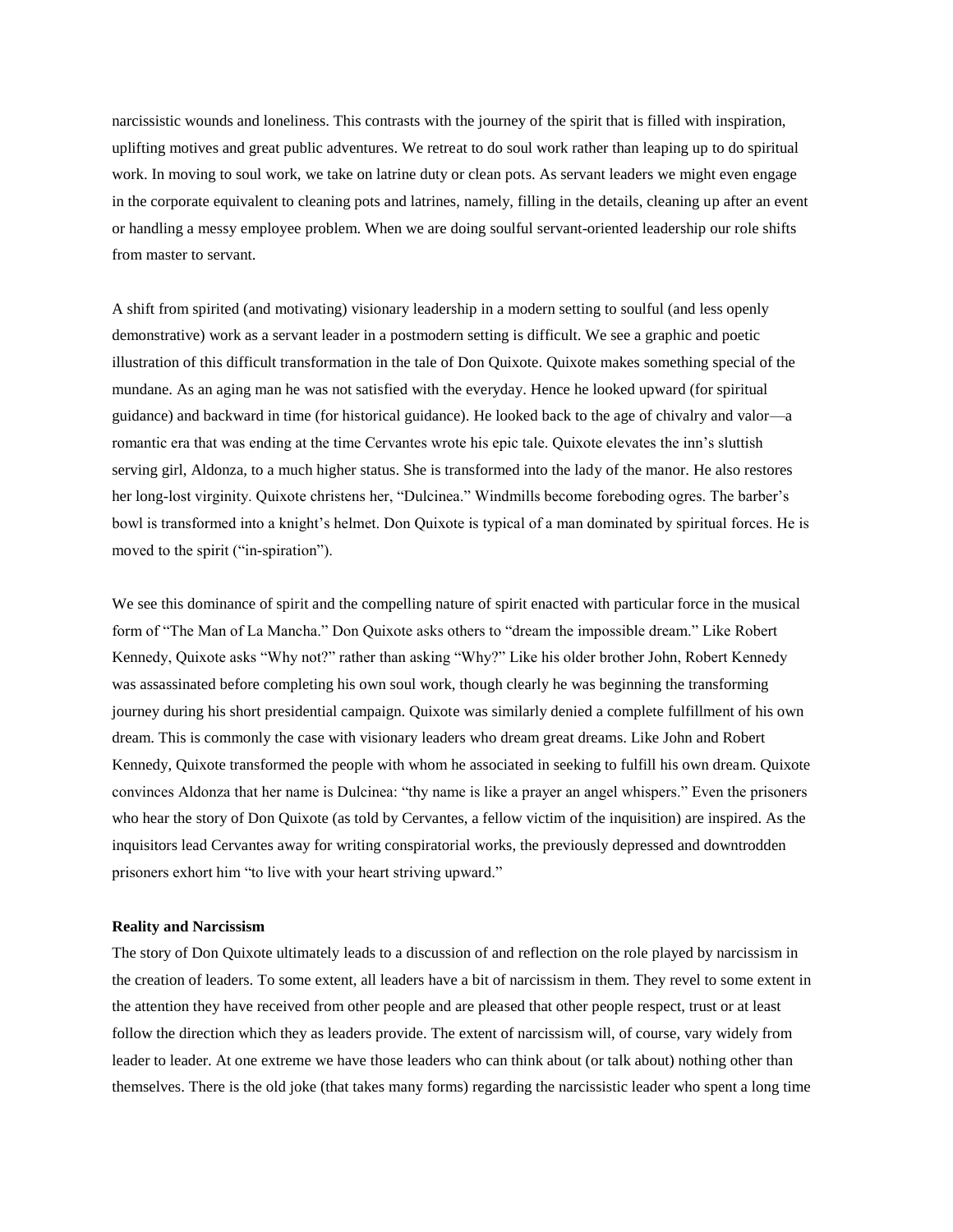talking about himself and his many achievements. There is a pause in the conversation, at which point the narcissistic leader says "well that's enough about me, why don't you tell me a bit about the things that impress you most about me." This is the extreme case of narcissism—yet it sadly is widely found in contemporary organizations. It certainly does not represent the type of generativity found in effective servant leaders.

There is a second type of narcissism which is somewhat less obvious. This is the "quiet" narcissism to which many of us might candidly admit. At some level we envy the accolades received by other people. We are uncomfortable being on the sidelines at events where other people are the focus of attention. We smolder a bit, though soon dismiss our resentment and join in to the celebration. This too is a form of narcissism and it can serve as a barrier to effective servant leadership. At these moments, we quiet narcissists can learn much about ourselves and our own leadership challenges. Like Don Quixotes, we must face our own reality.

Triumphant though Cervantes is in inspiring the other prisoners (and basking in his own theatrical glow), he ultimately requires Quixote to face reality and leave the dreams behind. Don Quixote must retreat from his narcissistic fantasy. Cervantes forced his fictional character, Don Quixote, to see himself for what he truly is. Quixote was required to look into a mirror, having lost in combat to the "Knight of the Mirrors." This shattered his illusions and his dreams. The mirror is an instrument of vision and spirit, yet the triumphant knight is using a set of mirrors to destroy Quixote's spirit. The knight is himself an illusion. He is actually a son-in-law of Quixote who has grown increasingly impatient with the Don's antics.

The well-intended Knight of the Mirrors demands that the Don acknowledge he is actually an aging man of modest means. Quixote is jolted into "reality." He has become a mad man who is dressed, not for a battle, but rather for a foolish masquerade. Like many postmodern leaders, Don Quixote is particularly vulnerable to ridicule and massive ego deflation. Ironically, we are most vulnerable precisely at the moment when we are most successful. We are balancing on a high wire and have a long way to fall. Don Quixote has gained many admirers and has won many battles against fictitious foes. He desperately wants to keep the masquerade going. His son-in-law won't allow him to continue indulging his false spirit. When confronted with the mirrors, Don Quixote's ego and spirit rapidly deflate. He is left an old and dying man, with neither illusion nor a will to live.

Don Quixote is thrown into depression, having suffered what psychologists call a "narcissistic wound." He finds no support to match the challenge he is forced to face in the mirrors. In many ways, Quixote represents the fundamental challenge of postmodern leadership. He only recovers his "sanity," or at least his spirit, when his "support group" (consisting of Dulcinea and his sidekick Sancho Panza) come to his rescue. They offer him appreciation and encouragement. Aldonza (ne Dulcinea) is transformed, like many important people in the lives of soulful postmodern leaders. Aldonza transforms herself from the highly romanticized (and distorted) love interest and pupil of Don Quixote to the role of female guide for him. She retains her identity as Dulcinea, yet now provides the Don with a bridge between spirit and soul. Similarly, Sancho serves the critical role of male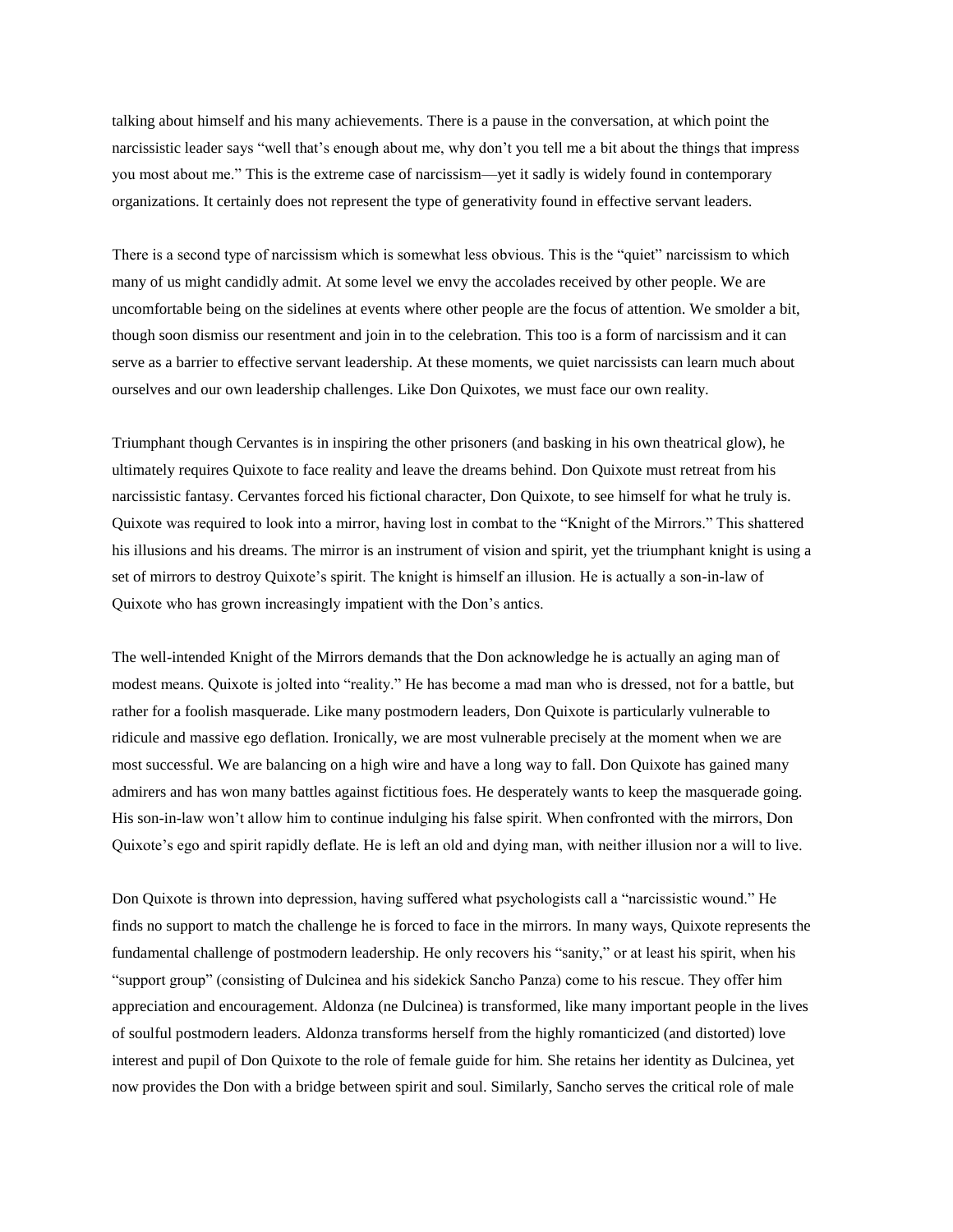friend and companion to Don Quixote. With the assistance of Dulcinea and Sancho, Dox Quixote not only returns to his world of the spirit, he also turns inward to the world of soul. While others have learned from Don Quixote to value spirit and dreams, Quixote himself must learn about the interplay between dreams and realities. He must learn of this interplay if he is not to be the victim once again of misdirected but necessary attempts by members of his family to restore his sanity.

Like Don Quixote, we must attend to our colleagues. If we are operating in a leadership role, we must create a container for those people with whom we work. We must provide a cradle, a bowl, a chalice. Anxiety runs amuck without a container. We must become servants. We cook the meals and host the guests rather than giving the after dinner speeches. We more often become the "power behind the throne." As a postmodern leader we no longer have to be "the guy [or gal] in charge" with the big office and special parking place. We might concentrate on starting a modest new project. We are given the opportunity to be patient and take delight in small things. We nurture the next generation of leadership rather than being the leaders ourselves.

## **II. The Challenges**

I have just described the unique nature of a servant-oriented postmodern form of leadership—a leadership that is founded in service to the vision held by other people in the organization. This is a style of leadership that builds on humility rather than hubris. It is a style of leadership that fosters collaboration rather than competition. It is a style of leadership that builds on a foundation of generativity and generosity rather than stagnation and resentment. Perhaps most importantly, it is a style of leadership that primarily requires the work of one's soul rather than one's spirit.

## **Generativity and Soul Work**

There are two forms of generativity that challenge postmodern servant leaders. There is first, the generativity of spirit. This generativity ensures that our presence is felt in the world. In Frank Capra's *It's a Wonderful Life,*  George was having a crisis of the spirit and was consumed by this crisis. He was unaware of and insensitive to the location of soul in his life. Soul was to be found in his loving family and friends, not in his worldly accomplishments. He had to resolve his sense of worthlessness in the world. He had to move past the generativity of the spirit before he could come to realize his deeper and more enduring worth as a loving husband, father and community servant.

Generativity of the soul concerns the discovery of that which we truly care about. It concerns caring deeply, thoughtfully and patiently for that about which we care. Generativity of the soul is about tending to sick or dying parents. It is about comforting the child in our arms. It is about protecting our child after a world-wide holocaust (as in Cormac McCarthy's *The Road*) or a personal holocaust. George needed to attend to his crisis of the spirit. Then at the end of the movie, he could attend to his soul, which was so powerfully represented in the Capra myth of hearth, home and the fabled Christmas of bygone years.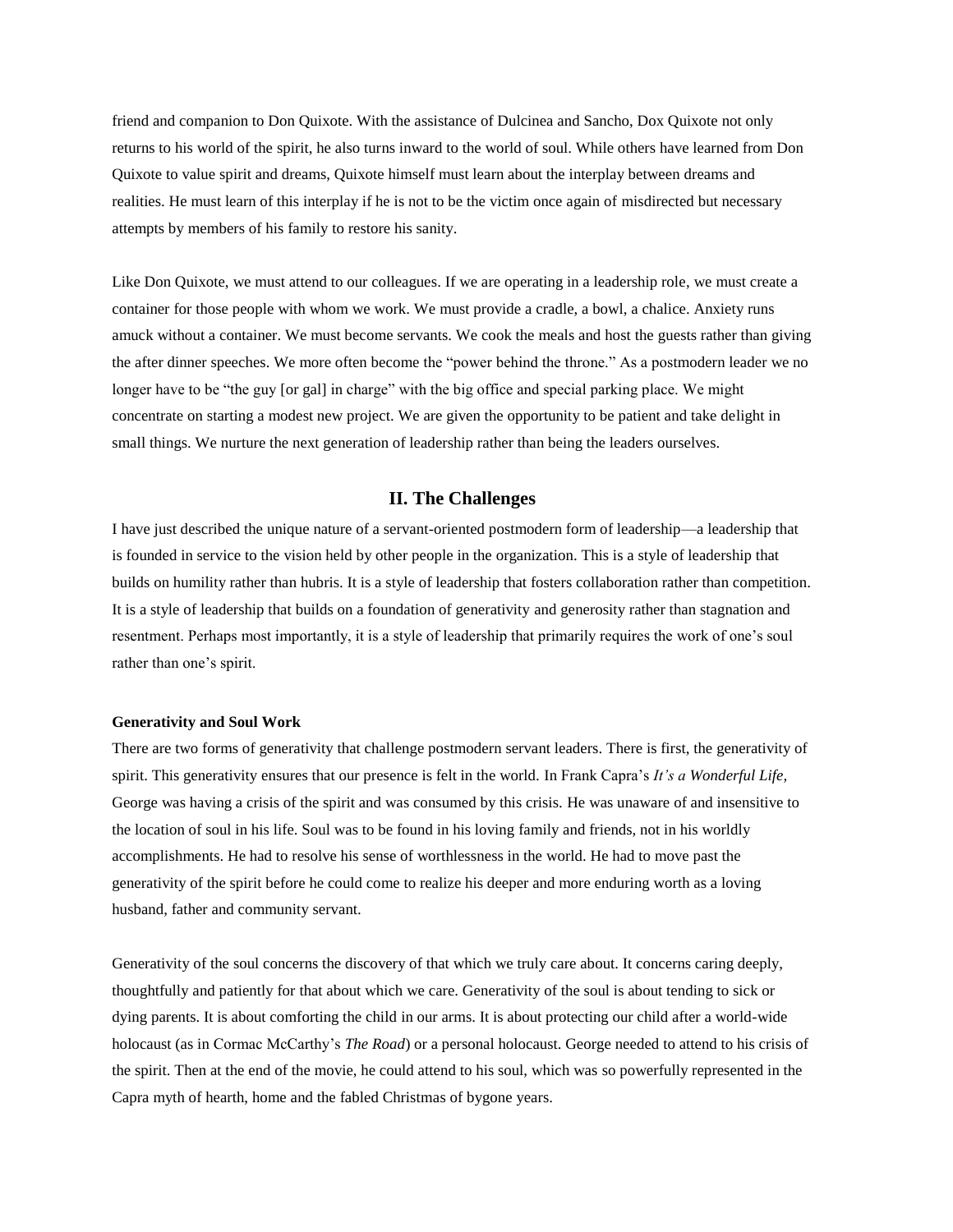The generativity of the spirit also concerns discovery of higher order truths. We soar upward, like Icarus, as we reach the highest point in our career, the highest point of status and influence in our communities. Those who hold the power define the truth and as leaders who hold power we are given the opportunity to define truth. We may foolishly think that we have "discovered" truth, when in fact we simply have the status and power to define what truth is and how it will be judged.

In the movie, *Network*, Paddy Chayefsky offers a penetrating analysis of contemporary corporate life and communications. He portrays a world in which those in power primarily define the truth. These powerful figures are predominantly white males. Yet, Chayefsky also notes that the new power elite is increasingly likely to come from non-western nations (in particular, oil-rich countries). Icarus doesn't soar for long. Chayefsky observes how precarious one's position is at the top, particularly concerning a grasp of the truth. His protagonist, Howard Beale, struggles throughout the movie with what truth really is and how easily it is manufactured. Beale encourages all people to stand up against the manufactured truth, yet seems always to be swayed left and right to different versions of the reality that are presented to him by other powerful men and women, in particular the Faye Dunaway character.

In postmodern terms, the "grand narrative" has collapsed. The widely accepted, abiding truths in our society are no longer viable and there is nothing to replace them. Like Howard Beale, we are left in a vacuum and look in vain for a solid source of truth. As postmodern leaders we are particularly vulnerable to this collapse of the grand narrative. We have reached the highest point in our career only to discover, as did Howard Beale, that those truths which do seem to endure are ugly. They are based in ego and greed rather than in any sense of rationality or community welfare.

### **The Losses: Freedom, Truth and Grace**

As postmodern leaders we often discover that we have exchanged our freedom for the achievement of high social status and power. George Orwell writes of this tradeoff in his short story "On Shooting an Elephant." The esteemed and powerful white leader of an Indian village, during the years of the British Empire, must kill a rogue elephant that is threatening the villagers. He hates the idea of killing this magnificent beast. Yet because he is at the top of the social order in this village, he finds himself walking down a path preparing to shoot the elephant. At this moment, the white male leader discovers that he has traded his freedom (to say "no" in this instance) for social status and power. This may be one of the most important truths that postmodern leaders must learn. We gain power in exchange for freedom. We must go "mad" like Quixote in order to gain more freedom. We must defy the system that got us to the top in the first place to confront and alter this truth. This is one of Chayefsky's most haunting images in "Network." We witness Howard Beale go mad and become "madder than hell," as a way of discovering his own freedom.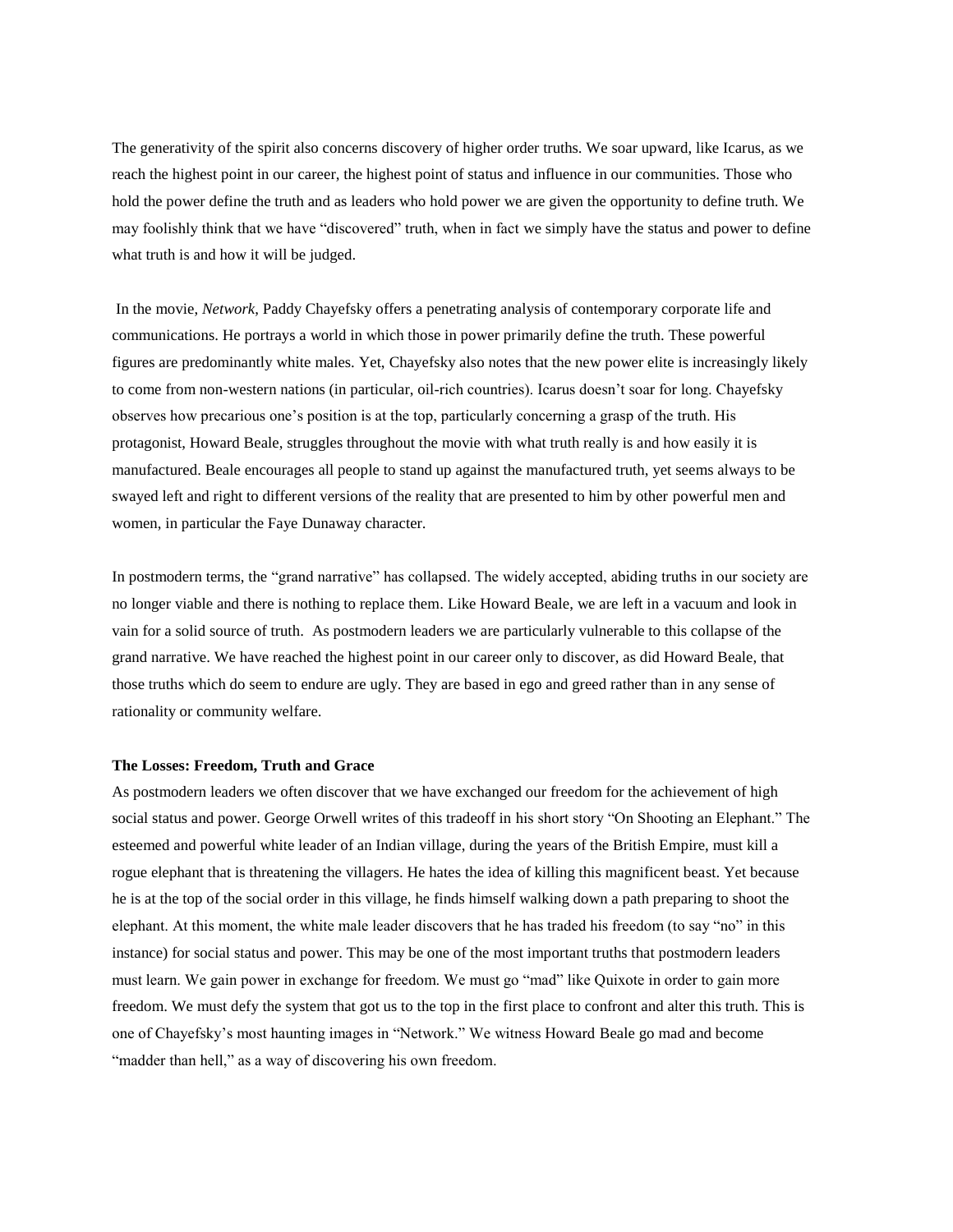At other times, postmodern leaders have lost all truths as a result of social revolution or massive technological change. They are left without any foundation. My own experiences of leaders living in Estonia after the collapse of the Soviet Union have lingered with me. Many of these men and women seemed to be wandering around in a haze. They had lost their ideology or their base of opposition to the dominant ideology. Now what do they do? Where do their abstract thinking and their spirit find a new home? With the collapse of the "grand narrative" in Western culture, we may similarly find our colleagues (and perhaps ourselves) wandering about, unable to find a new source of spirit and guidance.

At the highest point in our career (maximum ego inflation and ego gratification) we are likely to fall from grace like Icarus, even if we don't go "mad" like Howard Beale and seek out freedom. We fall from grace precisely because our success breeds envy and power plays. If we are a bit older, our age suggests vulnerability to other people. They assume that we are now on our way "out"—or soon will be—or we have already departed and like the Jack Nicholson character in *About Schmidt* find that our carefully prepared recommendations and succession plans have been thrown in the garbage by our successors. Our long tenure in the organization may breed impatience among those who are younger and waiting their turn to take over. We may even come to realize, painfully, that our own egos and our own internal demons (unattended voices) breed mistakes, miscalculations, and a failure to grasp reality. Like Icarus, we fall back to Earth. We are forced to grovel and to return to the mundane.

Several years ago, while licking several of my own narcissistic wounds, I read an article in a local paper about a man who formerly was a major league baseball manager. He was now living in Maine. The ex-manager talked about going fishing each day and babysitting his granddaughter. He was not sure whether he would like another tour in leading a major league team. In our ego deflation of later mid-life, we are forced to deal with the soul and the loss of status and pride. We learn to find gratification in the mundane and the everyday. The wife of a colleague of mine (who went through his own traumatic ego-deflation, having been deposed as president of a major nonprofit organization,)speaks about how wonderful it is to see her husband tend his garden every morning before listening to his phone messages. He similarly acknowledges the important lessons he is learning about himself through his gardening.

A wounded leader is often someone who has fallen from grace or has never attained the heights of which he or she dreamed. If this leader remains wounded, she will go on to wound other people in her organization, especially if she remains in a position of leadership. King Lear is a man gone mad as a result of confrontation with fearsome forces and a turning to the soul. He soars to the height of his power. He flaunts his power, inflates his own ego, then falls and goes mad. Jane Smiley rewrites the Lear story from a female perspective in *A Thousand Acres*. The father in Smiley's novel is playing games of power, while his children are dying. How many stories concerning the fall from grace do we find among political figures in Washington? How many sad stories of ego inflation and deflation come from inside the Washington Beltway? A few years ago several now